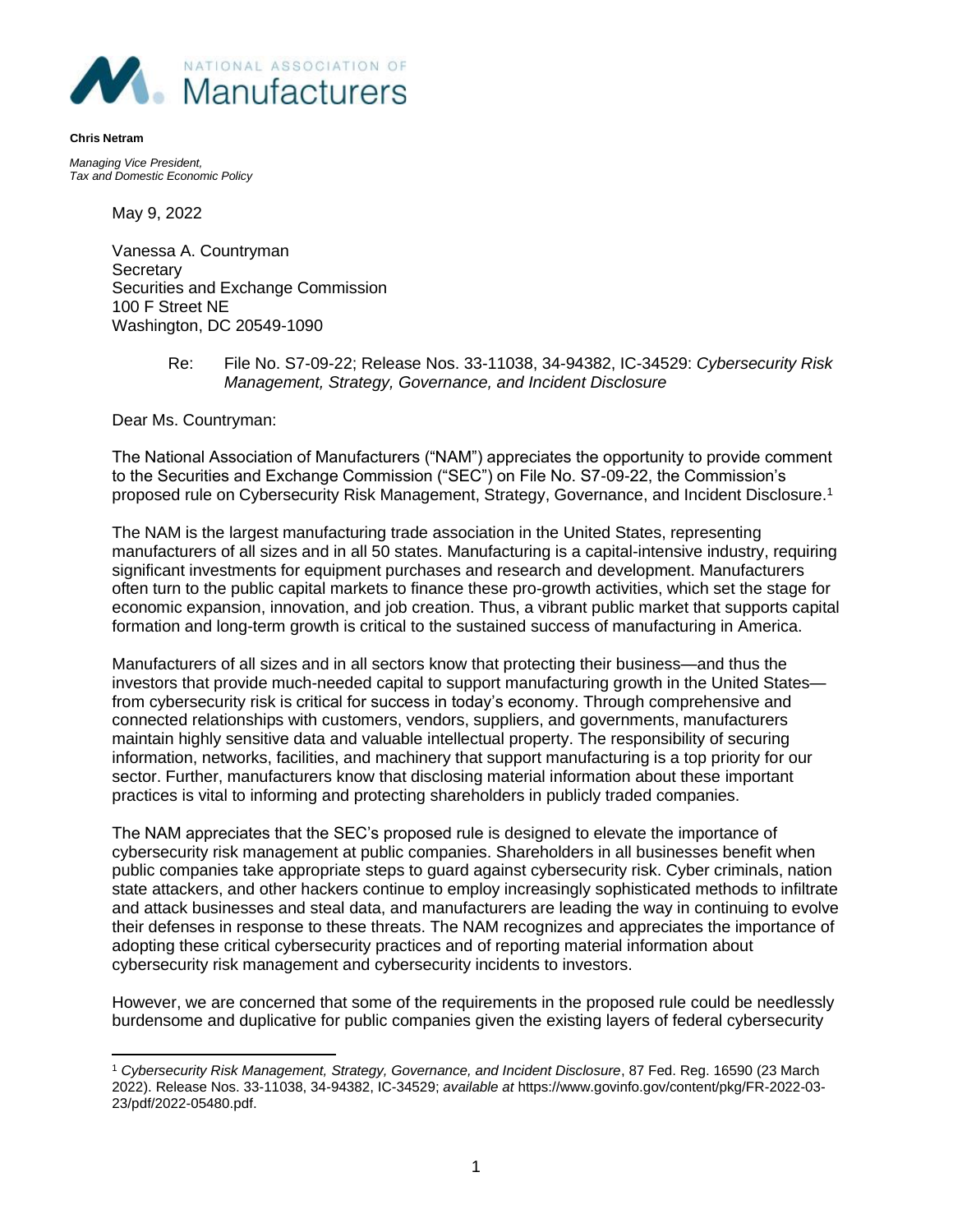reporting already in existence. Further, some of the proposed disclosures could ultimately endanger shareholder value by publicly exposing sensitive information, including to the bad actors that threaten companies' cybersecurity on a daily basis.

The SEC's proposed disclosure regime is a departure compared to other agencies' cybersecurity reporting requirements in that the reports would be publicly available. In most situations, public reporting fits squarely within the SEC's mission to protect investors via material disclosures; however, in the cybersecurity context such reporting brings additional risks for those same investors. If the SEC's disclosure mandate exposes sensitive information about a company's cybersecurity protections, reveals data about what types of attacks are successful, interferes with a law enforcement investigation into a cybersecurity incident, distracts a company from responding to an ongoing threat, or endangers the national security of the United States, do investors ultimately benefit from the disclosure? Premature public disclosure of sensitive information about an incident or a vulnerability contradicts well-established best practices for cybersecurity because such disclosure can enable attackers at a time when a company is potentially at its most vulnerable. As such, the NAM is hopeful that any final SEC rule will provide companies with the flexibility to balance the need for prompt reporting against the risks inherent in exposing sensitive cybersecurity information to the public.

As the SEC works to finalize its proposed rule on cybersecurity disclosures, the NAM respectfully encourages the Commission to take steps to balance the risks and benefits of any new reporting requirements. We also urge the SEC to collaborate with other federal agencies with cybersecurity expertise in order to ensure that the government's cybersecurity reporting obligations align to the largest extent possible—and so that the SEC is fully aware of the impacts that a public reporting requirement could have on companies' cybersecurity defenses and the United States' national security. Appropriate flexibility will allow manufacturers to protect themselves against cybersecurity risks, provide timely and accurate cybersecurity disclosures to their investors, and safeguard sensitive information.

# **I. The SEC should incorporate the principles-based approach outlined in its 2018 guidance into any new cybersecurity reporting requirements.**

In 2018, the SEC promulgated interpretative guidance related to public company cybersecurity disclosures.<sup>2</sup> At the time, the Commission underscored the "increasing significance of cybersecurity incidents"<sup>3</sup> and "stresse[d] the importance of maintaining comprehensive policies and procedures related to cybersecurity risks and incidents."<sup>4</sup> The NAM strongly agreed, and continues to agree, with this assessment. The 2018 guidance also noted that it is "critical that public companies take all required actions to inform investors about material cybersecurity risks and incidents in a timely fashion."<sup>5</sup> Specifically, the guidance reminds public companies of their obligation to "provide timely and ongoing information in [Forms 10-K and 10-Q] periodic reports regarding material cybersecurity risk and incidents"<sup>6</sup> and encourages issuers to use Form 8-K current reports to ensure that information about material cybersecurity incidents is disclosed promptly.<sup>7</sup> Again, the NAM supports and agrees with these standards.

4 *Ibid.*

5 *Ibid.*

6 *Id.* at 8168.

7 *Ibid.*

<sup>2</sup> *Commission Statement and Guidance on Public Company Cybersecurity Disclosures*, 83 Fed. Reg. 8166 (26 February 2018). Release Nos. 33-10459, 34-82746; *available at* https://www.govinfo.gov/content/pkg/FR-2018-02- 26/pdf/2018-03858.pdf.

<sup>3</sup> *Id.* at 8167.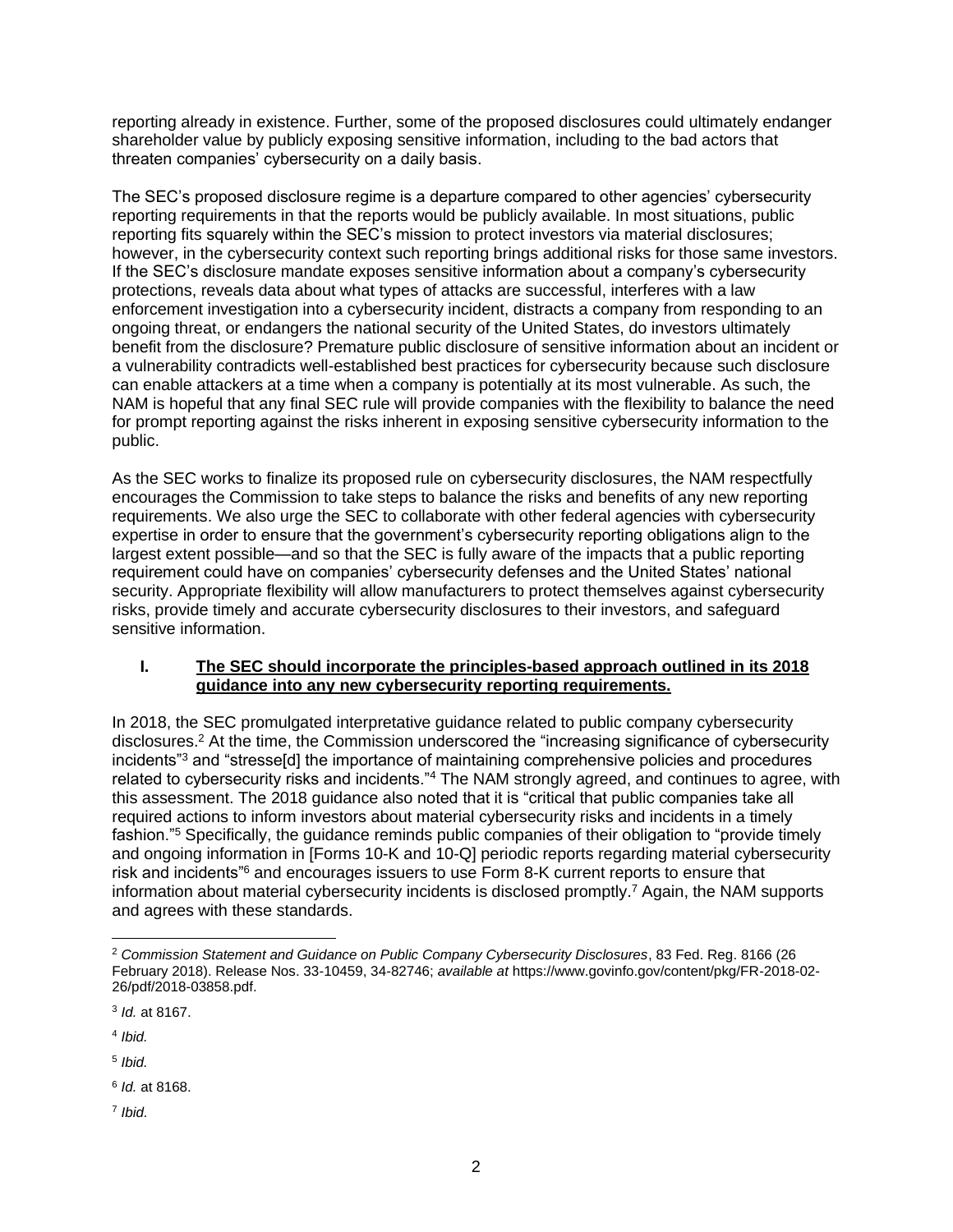In its 2018 guidance, the Commission outlined reasonable principles for disclosure and reminded public companies of their legal obligations to keep investors well-informed about cybersecurity risks and incidents. Given public companies' ongoing usage of and reliance on the 2018 guidance, it is not immediately clear why a new cybersecurity disclosures rule is necessary. Although the cybersecurity threat landscape has continued to evolve and change since 2018, the guidance's principles-based approach was designed to account for just such an evolution. The NAM is concerned that the SEC has proposed a significantly more prescriptive approach than the one described as requiring companies to establish "robust disclosure controls and procedures"<sup>8</sup> by the Commission just four years ago. The NAM supports these robust controls and procedures—and manufacturers' critical efforts to combat cybersecurity threats while providing timely and accurate cybersecurity disclosures to their investors.

The 2018 guidance repeatedly underscores the requirement that public companies keep investors informed about cybersecurity risks and material cybersecurity incidents. The guidance suggests specific practices for appropriate cybersecurity reporting—without mandating detailed line-item disclosures or instituting hard deadlines for companies to meet. The NAM believes the approach outlined in the 2018 guidance is sufficient to inform investors about and protect investors from cybersecurity risk. As the SEC works to finalize its proposed rule, we respectfully encourage the Commission to incorporate the guidance's principles-based approach into any new cybersecurity reporting requirements and to avoid one-size-fits-all mandates that may do more harm than good.

#### **II. The SEC should coordinate with (and, as appropriate, defer to) federal law enforcement, cybersecurity, intelligence, and national security agencies as it works to finalize its proposed cybersecurity rule.**

The SEC is not the first federal agency to promulgate cybersecurity reporting requirements. For example, surface transportation operators are subject to a Transportation Security Administration ("TSA") Security Directive that requires reporting cybersecurity incidents to the Cybersecurity and Infrastructure Security Agency ("CISA") within the Department of Homeland Security ("DHS").<sup>9</sup> Defense contractors face similar requirements to notify the Department of Defense ("DOD") after discovering a cybersecurity breach.<sup>10</sup> The National Institute of Standards and Technology ("NIST") maintains a cybersecurity framework to help companies understand and manage their cybersecurity risk.<sup>11</sup> Most recently, Congress enacted the Cyber Incident Reporting for Critical Infrastructure Act of 2022 ("CIRCIA"), which will require owners and operators of critical infrastructure—including many manufacturers—to provide cybersecurity incident reports to CISA.<sup>12</sup>

These reporting requirements differ from the SEC's proposed rule in several key ways. First and foremost, the reports submitted pursuant to these frameworks are confidential. They are designed to inform the relevant agency so that appropriate steps can be taken to respond to an ongoing breach or guard against future attacks. They do not suggest publicly sharing information about cybersecurity vulnerabilities. The SEC's incident reporting proposal, on the other hand, would mandate public disclosure of details about material cybersecurity incidents. While the NAM supports public

<sup>8</sup> *Id.* at 8167.

<sup>9</sup> *Enhancing Surface Transportation Cybersecurity*. Transportation Security Administration (31 December 2021). *Available at* https://www.tsa.gov/sites/default/files/20211201\_surface-ic-2021-01.pdf.

<sup>10</sup> 32 CFR 236.4.

<sup>11</sup> *Framework for Improving Critical Infrastructure Cybersecurity*. National Institute of Standards and Technology (16 April 2018). *Available at* https://nvlpubs.nist.gov/nistpubs/CSWP/NIST.CSWP.04162018.pdf.

<sup>12</sup> *See* Division Y, *Consolidated Appropriations Act, 2022*. P.L. 117-103.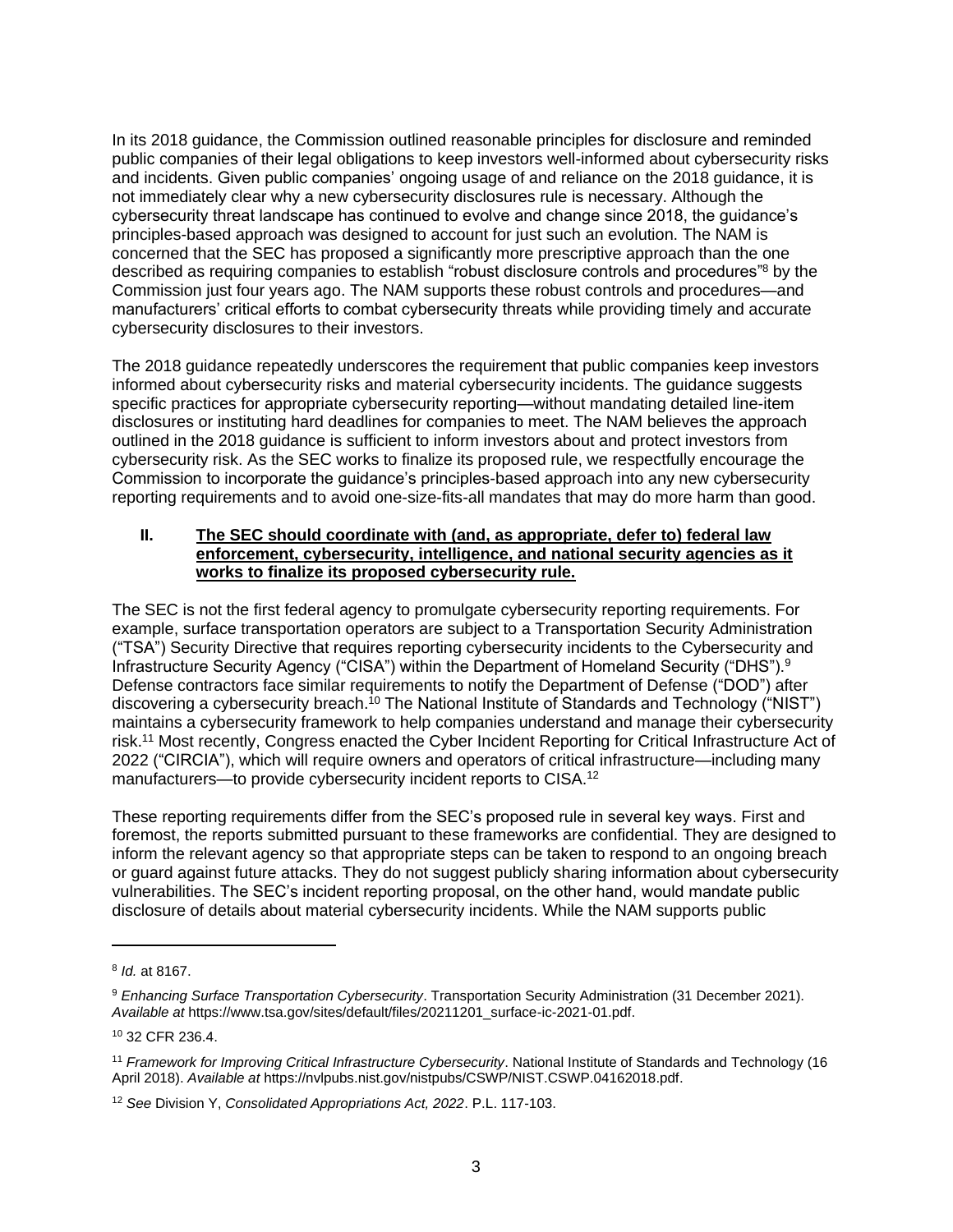disclosure of material information, it is still the case that public disclosures present significantly increased burdens and risks as compared to agency notifications—including the costs and legal liability associated with SEC filings and the potential dangers of exposing sensitive information to hackers. As such, the SEC should coordinate with its sister agencies and provide flexibility to companies in order to ensure that any required public reports do not expose businesses, investors, or the United States to increased cybersecurity risks. The NAM is concerned that the proposed rule's lack of flexibility and coordination could interfere with critical law enforcement investigations into cyber criminals and could be detrimental to the United States' national security.

Additionally, it is notable that the agencies overseeing the existing cybersecurity reporting frameworks have both the expertise and the statutory mandate to protect Americans and American businesses from harm. Given the wealth of expertise across the federal government on this critical issue, and the web of overlapping agency notification requirements to which businesses are already subject, the NAM respectfully encourages the SEC to closely coordinate with other federal agencies as it works to promulgate its own cybersecurity reporting requirement. In particular, the NAM is hopeful that the SEC will defer to CISA during the implementation of the new CIRCIA notification regime. The NAM has called for CISA to provide a "reasonable and flexible reporting deadline" that allows manufacturers to respond to "emerging information and other factors" when providing the required incident notifications.<sup>13</sup> CISA has two years to promulgate implementing regulations, and the NAM is concerned that the SEC's more-expedited timeline for its cybersecurity rule could result in divergent reporting requirements. Unfortunately, the SEC's expedited consideration of its proposed disclosure regime indicates that the first rule to be finalized likely will *not* be from the federal government's cybersecurity agency.

In addition to working with and deferring to CISA during the implementation of CIRCIA, the NAM respectfully encourages the SEC to coordinate with the Federal Bureau of Investigation ("FBI") and the Department of Justice ("DOJ") as to the impact of public disclosure on law enforcement investigations into cybersecurity incidents. We also encourage the Commission to engage with the National Security Agency ("NSA"), the Department of State, DOD, and DHS to understand the national security implications of the SEC's proposed rule. The NAM believes that these agencies' expertise and experience are critical to the success of any final SEC cybersecurity reporting rule.

# **III. The SEC should allow for greater flexibility with respect to the proposed four-day reporting requirement for cybersecurity incidents in order to prevent harm businesses, shareholders, and national security.**

The proposed rule would require public disclosure within four days of a public company determining that it has experienced a material cybersecurity incident. Under the rule, companies would be required to file a Form 8-K to describe the incident, report when it was discovered and whether it is ongoing, explain any effects on the company's operations, and provide additional information about the event and its impact. The NAM supports appropriate and timely disclosure of material incidents, but the proposed four-day requirement would increase costs and complexity for businesses, potentially mislead investors, and ultimately create significant risks for shareholders and the broader economy that would eclipse the potential benefits of reporting. We respectfully encourage the SEC to re-evaluate the proposed rule's one-size-fits-all four-day reporting requirement; at a minimum, the SEC should allow for reporting to occur after a company has had a reasonable opportunity to respond to and resolve an incident.

<sup>13</sup> NAM Letter on S. 2875 (5 October 2021). *Available at* https://www.nam.org/wpcontent/uploads/2021/10/NAMSenateSHSGACLtrS.2875.pdf.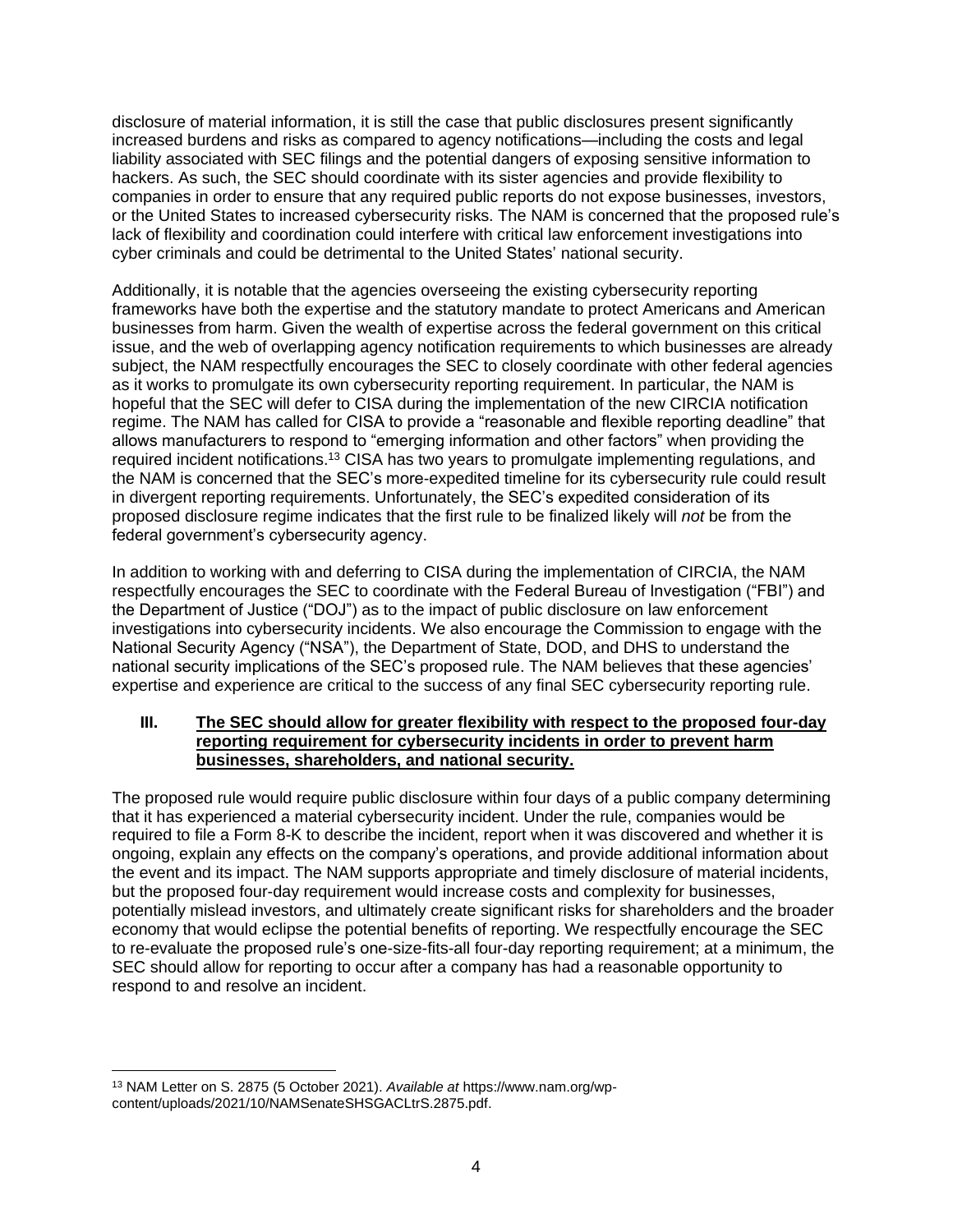**A. The NAM appreciates that the proposed incident reporting framework would require disclosure only of material cybersecurity events and would start the disclosure clock for incident reports following the completion of a company's materiality determination.**

### *1. The SEC should maintain its proposed requirement that companies disclose only material cybersecurity events.*

The NAM appreciates that the proposed rule would require disclosure only of material cybersecurity incidents. In today's interconnected economy, cybersecurity attacks are far too common. Public companies must be prepared for a constant barrage of phishing attempts and potential minor intrusions. Yet these smaller attacks—both on their own and in the aggregate—are immaterial to a company's operations and financial condition. It would make little sense to require repetitive disclosures of inconsequential incidents that pose minimal risk to a business and its investors. As such, the NAM appreciates that the proposed rule's incident reporting obligations are targeted at only those incidents that are material to a company.

Further, the NAM appreciates that companies would retain the ability to classify an incident as material based on the well-understood definition of materiality expressed by the Supreme Court.<sup>14</sup> Bright-line materiality tests or SEC-mandated determinations that certain sizes or types of incidents would be *per se* material would oversimplify a complex issue and ultimately impose significant burdens on companies by requiring disclosure of incidents that may not be material to investors.<sup>15</sup>

Put simply, different sizes and types of incidents will impact companies in distinct ways, so it would be inappropriate for the SEC to promulgate a top-down standard that applies to all businesses and all areas of the economy. Issuers' materiality assessments will incorporate data on the size, scale, and scope of a particular incident alongside information about the business itself and the industry in which it operates, including the company's cybersecurity risk exposure, its relationships with customers, suppliers, and vendors, and its governance and risk management practices and procedures. The SEC should continue to allow companies the flexibility to incorporate these and other variables into the materiality analyses envisaged by the proposed rule rather than attempting to dictate a uniform definition of materiality.

# *2. The SEC should continue to base any reporting deadlines on the completion of a company's materiality assessment.*

The proposing release solicits comment on whether there should be "a different triggering event" (as opposed to the completion of a company's materiality assessment) that would set the reporting deadline for the required incident disclosures. The release suggests that such a trigger could be a company's discovery of an incident about which it has not yet made a materiality assessment.<sup>16</sup> The NAM strongly supports the proposed reporting trigger (i.e., an issuer's determination that a given cybersecurity incident was material) and would oppose any changes that would set accelerated reporting deadlines based on the occurrence or discovery of an incident. Starting the disclosure clock based on any event other than a materiality determination could lead to costly and potentially risky disclosure obligations following even the most inconsequential of incidents.

<sup>14</sup> *See, e.g., TSC Industries, Inc. v. Northway, Inc.*, 426 U.S. 438 (1976); *see also Basic, Inc. vs. Levinson*, 485 U.S. 224 (1988).

<sup>&</sup>lt;sup>15</sup> The proposing release solicits comment on whether the SEC should mandate disclosure based on a "quantifiable" threshold" related to a company's assets, equity, revenues, or net income (*see* Proposed Rule, *supra* note 1, at 16597). The NAM would oppose such a bright-line test.

<sup>16</sup> Proposed Rule, *supra* note 1, at 16597.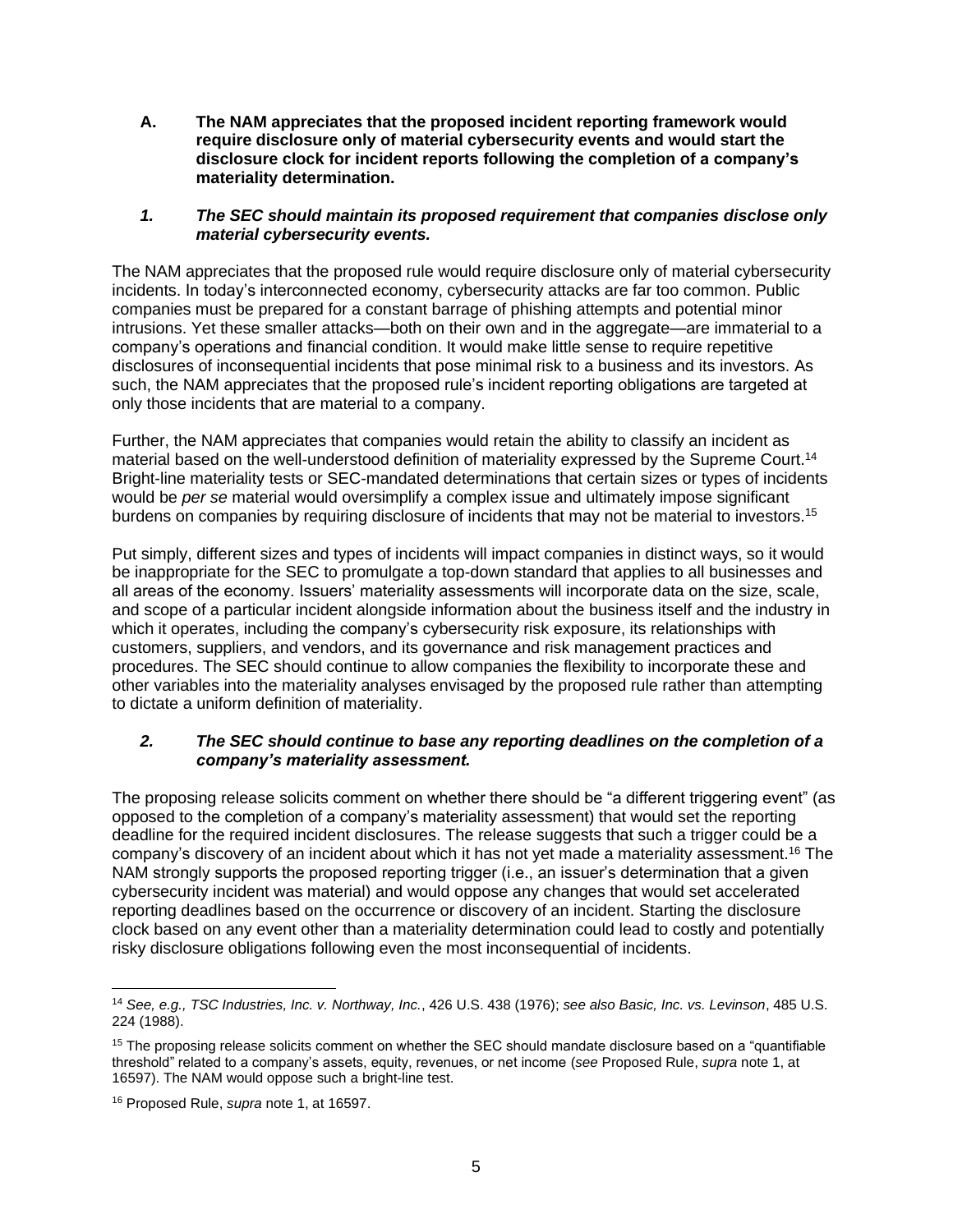Further, materiality analyses are often complicated and will take time to conduct, especially while a company is working to investigate, understand, respond to, and mitigate the impact of an incident. It would make little sense to force a rushed materiality assessment in the immediate hours after discovery of an attack by requiring disclosure four days after such a discovery. Investors will be much better served by the SEC's proposal to allow companies the necessary time to understand an incident and conduct a full and fair materiality assessment—and *then* to start the reporting clock that will ultimately result in Form 8-K filings about incidents determined to be material. The NAM respectfully encourages the SEC to maintain its proposed triggering event and to continue to emphasize the importance of company materiality assessments under any final rule.

### **B. The proposed four-day reporting requirement would divert company resources from responding to an incident, result in potentially misleading disclosures for investors, and benefit bad actors.**

Even assuming that the SEC maintains its proposed reporting trigger of a company's determination that an incident is material (rather than the discovery of the incident or its occurrence), the NAM is concerned that the proposed four-day reporting deadline could prove burdensome for public companies and, more importantly, could expose shareholders and the broader economy to risks that far outweigh any benefit of enhanced cybersecurity disclosure. The NAM respectfully encourages the SEC to reconsider its proposed one-size-fits-all four-day reporting deadline and instead look to provide more flexibility for companies to balance the benefits of timely reporting against the risks of premature disclosure.

The early days after discovery of a major cybersecurity incident are often characterized by confusion, incomplete data, and an all-hands-on-deck effort to investigate and respond to the threat. In some instances, the incursion or intrusion has not yet been contained—a process that can sometimes take weeks or months. Requiring a new, public report during this critical time would divert internal resources from responding to an attack; it could also result in misleading disclosures for shareholders or provide critical information to the perpetrators of the attack.

# *1. Reporting within four days would impose significant burdens on public companies and hamper efforts to investigate and respond to an incident.*

Upon discovering a cybersecurity incident, a company must assess the significance of the event, identify the systems within the business that may have been compromised, and analyze the impact on its operations, customers, financial performance, and more. Companies may also work with law enforcement to determine the source of the attack and whether there are potential future vulnerabilities that the attack has exposed. In many instances, the attack will still be ongoing or its impacts will still be felt throughout this initial period of investigation and evaluation, so it is critical for the company to focus its resources on protecting the business as well as its customers, shareholders, and other partners (such as suppliers and vendors) during this time.

For major attacks, it may be clear relatively early that the incident is material—which, under the SEC's proposed rule, would begin the four-day clock counting down to the incident reporting deadline. The NAM is concerned that diverting time and resources away from understanding and responding to an incident and instead toward preparing an SEC filing would not be in the best interests of the shareholders the proposed rule is designed to protect. While timely disclosure about material incidents is important, an arbitrary four-day mandate could potentially harm shareholders by diverting resources from efforts to address the impact of an attack. These all-hands-on-deck mitigation efforts involve cybersecurity, risk management, IT, operations, management, and legal staff—in short, the exact individuals necessary to prepare an SEC filing about the incident. The NAM believes that investors would be better served if company staff and leadership and any external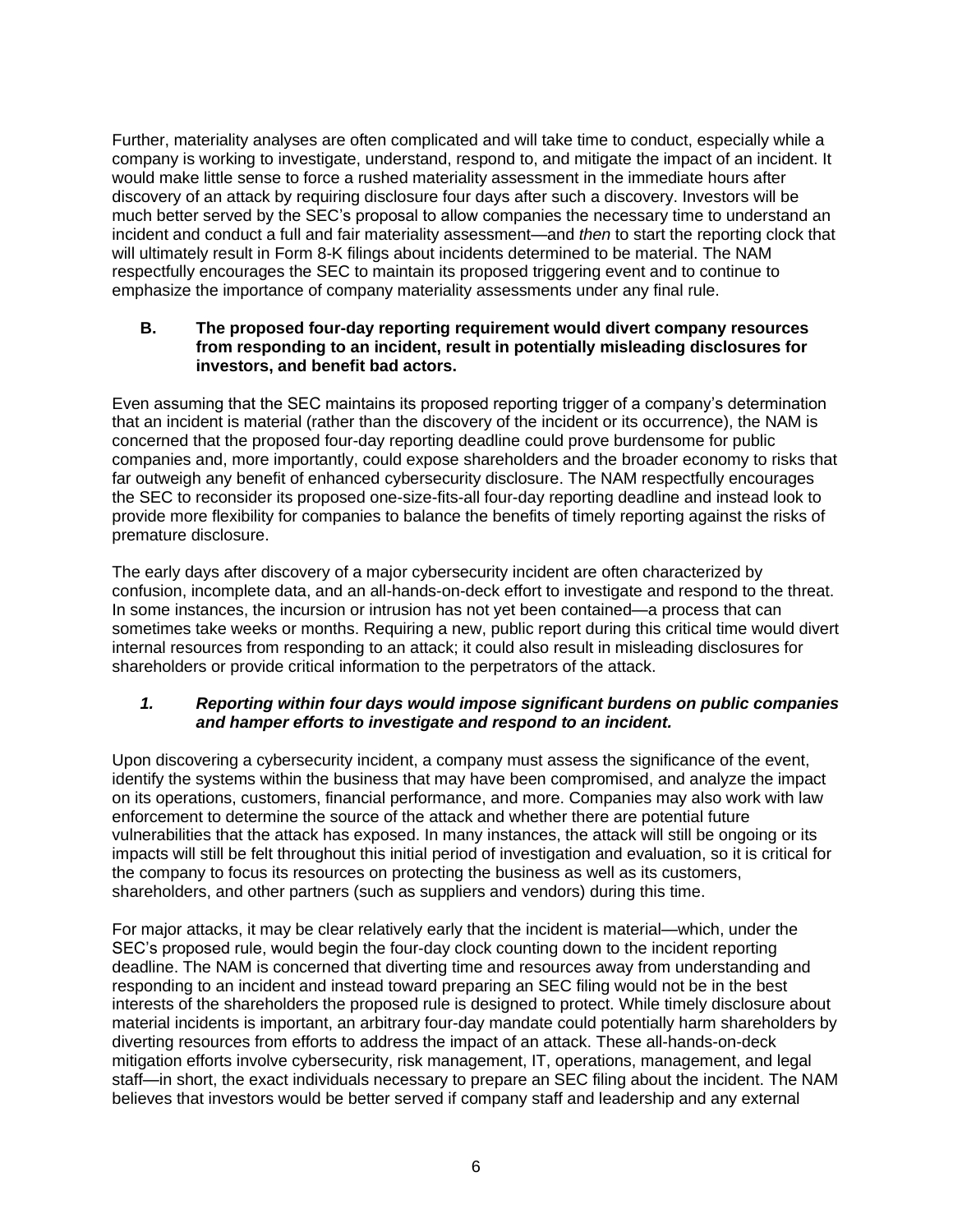consultants could focus solely on responding to an incident without needing to take time to produce an SEC filing based on an arbitrary deadline.

# *2. Premature incident reports could mislead investors in the early days following an attack.*

In addition to distracting issuers from responding appropriately to cybersecurity threats, a four-day incident reporting requirement could also result in potentially misleading disclosures for investors. The information available about an ongoing incident evolves rapidly in the early days after its discovery. The four-day reporting deadline would require disclosure of a company's perspective on an attack after 96 hours—even if its understanding of the incident is changing rapidly at the time the report is due (and would likely continue to evolve going forward). As such, the Form 8-K could potentially overstate or understate the risk posed by an incident given that companies may still be assessing the reach and impact of an attack in its early days. Investors making decisions to sell or short a stock based on overstated day four risks, or decisions to buy or hold a stock based on understated risks, would benefit from a company waiting to report an incident until it is comfortable that all relevant facts are available—flexibility which should be allowed under any final rule. Though the proposed rule allows for updates following a Form 8-K filing, these updates may not benefit investors who relied on the initial filing, and any updates would further divert resources from addressing the effects of an attack and restoring operations to their normal state.

In addition to potentially harming shareholders, the uncertainty inherent in making public filings on day four of an ongoing incident could also create significant litigation or reputational risks for companies. If reported information is incomplete or unclear (despite companies' best efforts to provide accurate disclosures), market participants may allege that the Form 8-K was materially misleading and pursue legal action. As such, if the SEC persists in mandating a four-day disclosure window, it should allow companies' incident reports to be furnished to rather than filed with the Commission. The proposing release solicits comment on whether incident disclosures could be furnished;<sup>17</sup> such a modification would at least reduce the legal liability for businesses, an impactful change given the uncertainty associated with making public reports in the heart of an evolving crisis. The NAM would also support a safe harbor for disclosures made in reasonable reliance on information provided by third parties. Of course, furnished disclosures and a third-party safe harbor would not alleviate the time and resources necessary to prepare a report during an ongoing incident, nor would they prevent bad actors from utilizing any reported information for nefarious purposes but the reduced legal liability would at least mitigate one risk factor associated with the proposed rule.

# *3. The proposed definition of "information systems" would require disclosure of a wide range of incidents involving third party systems about which a company may have incomplete or inadequate information.*

The proposed rule defines a cybersecurity incident to include an "unauthorized occurrence on or conducted through a registrant's information systems."<sup>18</sup> "Information systems," in turn, are defined as information resources "owned or used" by the registrant.<sup>19</sup> The NAM believes this definition could create compliance difficulties given that a company may "use" many systems to process its data, including third-party vendor systems such as software-as-a-service, platform-as-a-service, or infrastructure-as-a-service offerings over which the company has no operational control.

<sup>17</sup> *Id.* at 16598.

<sup>18</sup> *Id.* at 16601.

<sup>19</sup> *Ibid.*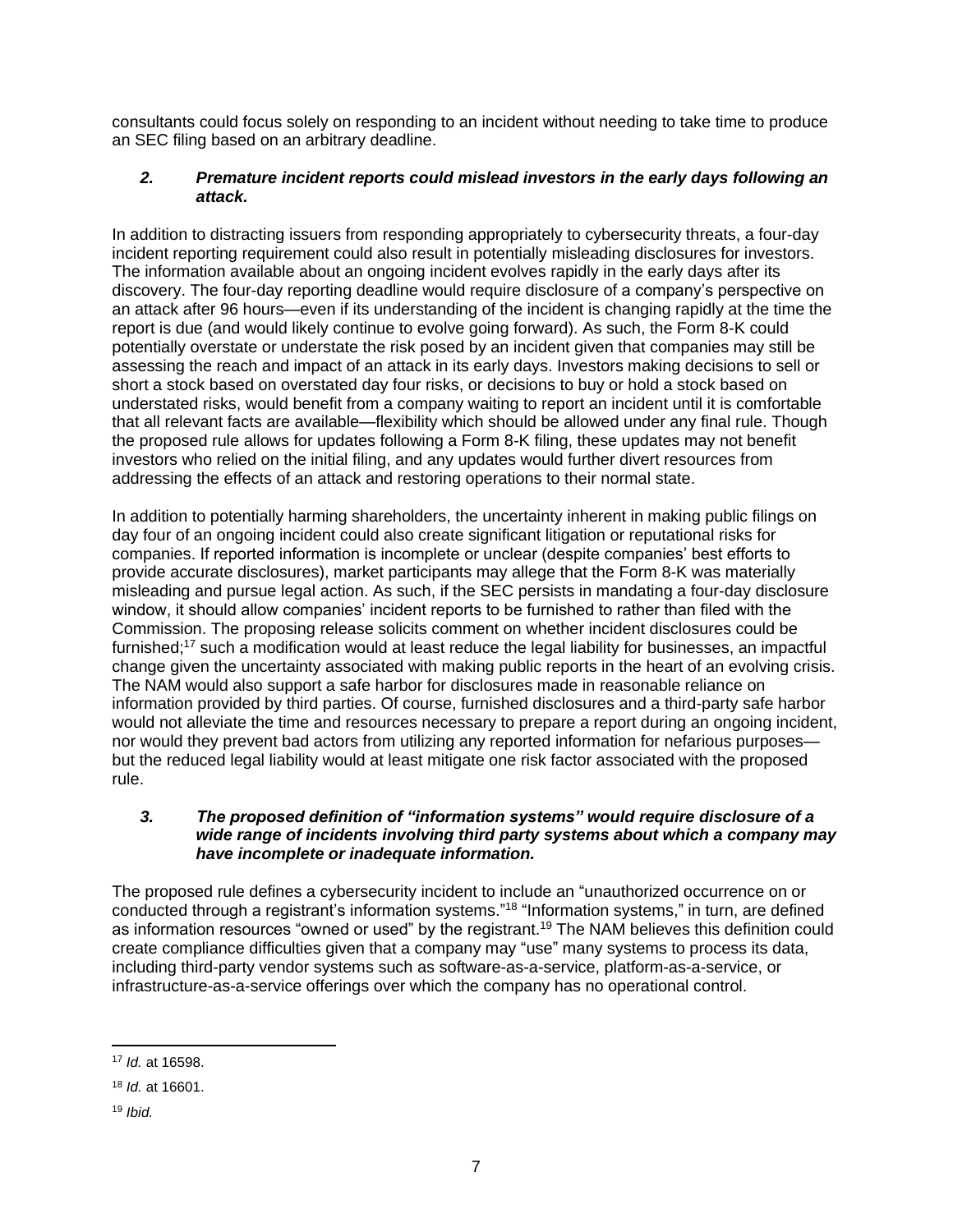Companies often must rely on these vendors to inform them of the details of cybersecurity incidents impacting the vendors' systems. Under such circumstances, manufacturers may experience challenges in obtaining sufficient information from the vendors to make an informed materiality determination. Vendors may even be hesitant to promptly share detailed incident information due to liability or confidentiality concerns. This lack of information availability increases the risk that an issuer may be forced to rush to make a materiality determination based on limited information. The NAM believes it would be more appropriate for the definition of "information systems" to include just those resources that are "owned or *operated*" by a company (as opposed to "owned or used"). Such a clarification would make it more likely that companies would be able to obtain relevant and useful information about an incident in a timely manner in order to conduct the required materiality assessment and file the required incident report.

# *4. Requiring public reporting while an incident is ongoing could provide damaging information to the perpetrators of the attack and to other hackers.*

In addition to resource diversion and the potential for misleading disclosures, the most critical danger of an arbitrary four-day public reporting deadline is that the perpetrators of an attack will be able to read a company's disclosures alongside the rest of the public. Even the notice that a company has discovered an incident could be sufficient for a hacker to change tactics, either to escalate an ongoing attack against the company filing the SEC-mandated reports or to modify a strategy in another attack. Though the proposed rule notes that companies would not be required to disclose technical information about an attack, there is nevertheless still a risk that hackers could utilize any information reported to their advantage—and thus to the detriment of the company and its shareholders.

Caution is warranted in the days immediately following discovery of an incident (especially when the incident is still ongoing), yet the proposed rule's four-day clock does not allow for any flexibility or reporting delay—even when it might be beneficial to the company, its investors, and the broader marketplace. For example, a common practice in the event of an incident related to a service provider is to notify the provider first, in confidence, so they can patch the vulnerability for their other clients. But under the proposed rule, companies would not be allowed to delay their Form 8-K to wait on the patch, potentially exposing the broader economy to a much higher degree of risk by allowing hackers to stay one step ahead of any mitigation efforts. The public nature of these disclosures (as compared to the confidential filings that companies are required to make to CISA and other agencies) means that investors and hackers will be notified of any ongoing incidents at the exact same time. Early notifications to CISA or DOD can enable those agencies to assist with mitigating an ongoing incident—whereas early disclosures to the public (including the hackers perpetrating the incident) could have the opposite effect, ultimately increasing risks to investors.

#### **C. The SEC should abandon its proposed four-day reporting regime in favor of a flexible reporting requirement that enables timely disclosure of material cybersecurity incidents.**

Given the risks to shareholders posed by a four-day disclosure requirement, the NAM respectfully encourages the SEC to allow for greater flexibility with respect to the reporting deadline for material cybersecurity incidents. The public nature of any SEC-mandated disclosures combined with the short reporting window could make the proposed rule's incident reporting requirement difficult and dangerous—but targeted amendments to the proposal can meet the SEC's stated goals while still protecting investors.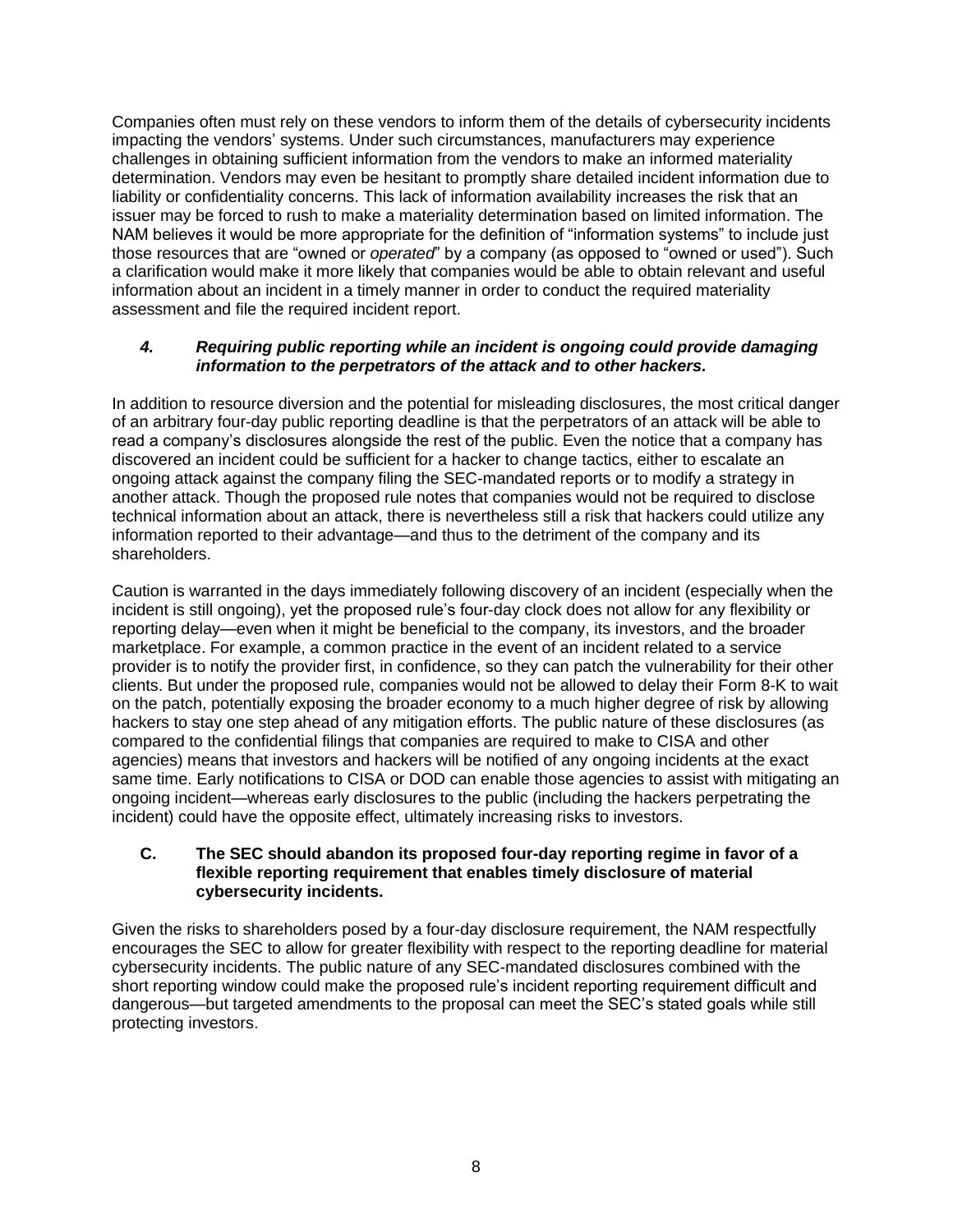In 2018, the SEC made clear that companies should use Form 8-K to disclose material information about cybersecurity information "promptly"<sup>20</sup> and emphasized the importance of "accurate and timely disclosure of material events."<sup>21</sup> The NAM believes that a standard based on accurate and timely reporting would be sufficient to protect investors—while substantially mitigating the risks to investors posed by premature public disclosure. Perhaps the SEC could provide guidance as to factors that companies should consider in evaluating the timeliness of their reports, or suggest best practices to encourage appropriately prompt disclosures. Such advice could ease compliance for businesses and ensure that investors are receiving material information about cybersecurity incidents within an appropriate timeframe. But the NAM does not believe that a one-size-fits-all four-day reporting requirement is necessary or reasonable.

Companies need flexibility to appropriately balance shareholders' need for prompt disclosure with their need to be protected from ongoing and future attacks. A principles-based requirement that emphasizes the importance of timely disclosure without imposing a top-down mandate based on a specific number of days would more accurately reflect the evolving nature of cybersecurity risk and of individual cybersecurity incidents. The NAM respectfully encourages the SEC to reconsider its proposed four-day incident reporting mandate and instead to institute a principles-based requirement that provides information to shareholders on a timely basis while still allowing companies the requisite flexibility to protect investors from the significant risks of premature disclosure.

#### **D. The SEC should allow companies to delay incident reports if premature disclosure would interfere with an ongoing law enforcement investigation or otherwise impact public safety.**

Companies do not respond to cybersecurity incidents in isolation. In many cases—especially significant breaches that would necessitate Form 8-K disclosure—businesses work closely with law enforcement to investigate an incident. Local, state, and federal authorities are critical to companies' efforts to understand the scope of an incident and take steps to protect any impacted businesses, employees, or customers; these authorities also conduct the official investigation into an incident and work to apprehend its perpetrators. A strong partnership with the relevant law enforcement agencies is critical to combatting an ongoing incident and to potentially recouping losses after an event has been contained. Yet, as Commissioner Peirce noted, the proposed rule is "unduly dismissive of the need to cooperate with, and sometimes defer to, [the SEC's] partners across the federal government and state government."<sup>22</sup> The NAM respectfully encourages the SEC to allow reporting flexibility for companies engaged with law enforcement in response to a cybersecurity attack. We further urge the SEC to work closely with the FBI and the DOJ to understand the potential risks to law enforcement investigations posed by premature public disclosure of cybersecurity incidents and to amend its proposed reporting requirement accordingly.

While the NAM supports timely disclosure of information about material cybersecurity incidents, in certain instances it may be more beneficial to investors for companies *not* to disclose an incident immediately if doing so would interfere with an ongoing law enforcement investigation. The proposing release is cognizant of this dynamic, acknowledging that "a delay in reporting may facilitate law enforcement investigations aimed at apprehending the perpetrators of the cybersecurity incident and preventing future cybersecurity incidents."<sup>23</sup> Yet the proposed rule would not allow for

<sup>20</sup> 2018 Guidance, *supra* note 2, at 8168.

<sup>21</sup> *Id.* at 8167.

<sup>22</sup> *Dissenting Statement on Cybersecurity Risk Management, Strategy, Governance, and Incident Disclosure Proposal*. Commissioner Hester M. Peirce (9 March 2022). *Available at* https://www.sec.gov/news/statement/peircestatement-cybersecurity-030922.

<sup>23</sup> Proposed Rule, *supra* note 1, at 16596.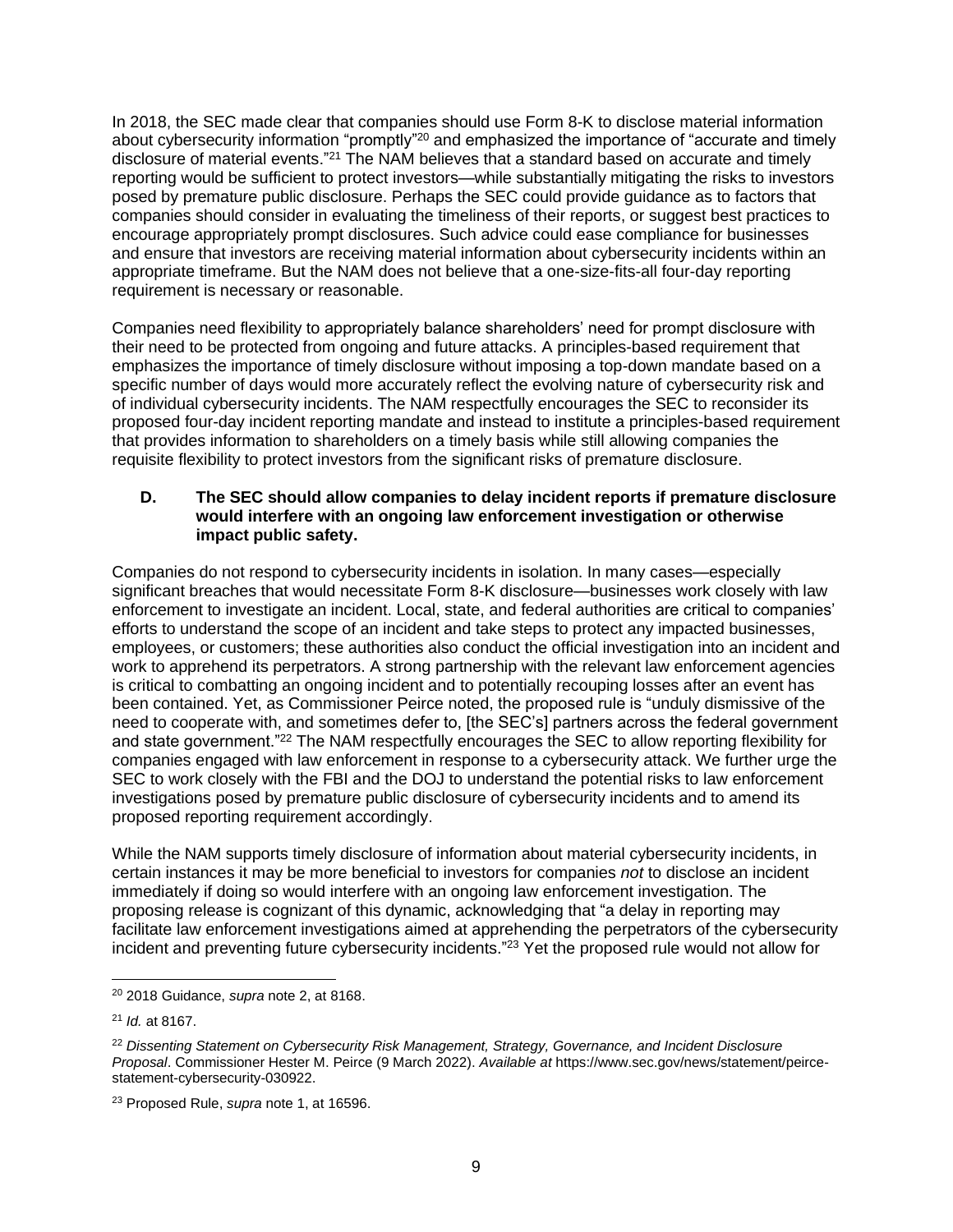any flexibility if, in law enforcement's expert opinion, delaying public disclosure would enable them to better identify or apprehend wrongdoers or to protect the public from ongoing or future attacks.

Working with law enforcement, companies need the flexibility to balance the importance of prompt disclosure against any risks law enforcement identifies with respect to an ongoing investigation. The NAM understands and acknowledges that law enforcement investigations are often lengthy, so we are not suggesting that a *carte blanche* exemption is necessary to provide flexibility for companies to appropriately defer to law enforcement and protect their investors. However, the NAM strongly believes that companies should be allowed to balance the pros and cons of disclosure in the immediate aftermath of a cybersecurity incident and to make a determination as to the appropriate timeline for disclosure in consultation with the federal and state agencies investigating an attack. We respectfully encourage the SEC to reconsider its decision not to allow for any reporting flexibility even when law enforcement believes it would be in the best interest of an investigation. The ability to delay reporting until the danger has passed would be a commonsense allowance that would not undercut the efficacy of the proposed reporting requirement. In fact, such an allowance would ultimately benefit shareholders, who would be better served by a successful investigation that apprehends the perpetrator and protects the company and the economy from future attacks than they would by a top-down reporting obligation that could endanger their investments further.

Similarly, companies in certain critical industries should be able to temporarily delay reporting in consideration of issues related to public safety. Premature disclosure could lead individuals to make health- or safety-related decisions based on incomplete information, such as deferring medical procedures or disconnecting certain types of devices. It can take significant time and effort, often alongside government authorities, to understand the scope of an incident, develop the correct fix for a vulnerability, and determine how to safely implement any necessary modifications. Companies also must work with the government to decide how best to communicate the appropriate information about health- and safety-related incidents to the public. Public safety, including patient safety, must be the top concern following cybersecurity incidents—so the NAM supports appropriate flexibility with respect to the SEC's reporting deadline.

The proposing release does solicit comment on whether the Attorney General should be able to request that a company delay reporting if such a delay would be "in the interest of national security." The NAM appreciates that the SEC is cognizant of the potential risk to national security, which we discuss in further detail below. And we also appreciate the suggestion that the DOJ could have a unique perspective on the appropriateness of making public certain information about critical cybersecurity incidents. However, the risks to investors posed by premature disclosure extend beyond just information that might implicate the United States' national security. As discussed, publicly reporting information about an ongoing attack or investigation could interfere with law enforcement's efforts to identify the perpetrator or recoup losses. These are critical goals, even if they do not rise to the level of a national security threat. Reporting delays should be available to companies in these instances; however, the NAM does not believe that businesses should be required to obtain a written determination from the Attorney General within four days in order to qualify for a delay. Rather, companies should be allowed to coordinate closely with the DOJ and the FBI (and/or other federal, state, and local law enforcement agencies) and make a holistic assessment as to the risks posed to the business and the broader marketplace by premature public disclosure. The NAM supports a flexible SEC reporting requirement that allows for needed delays while still underscoring the importance of timely and accurate disclosure.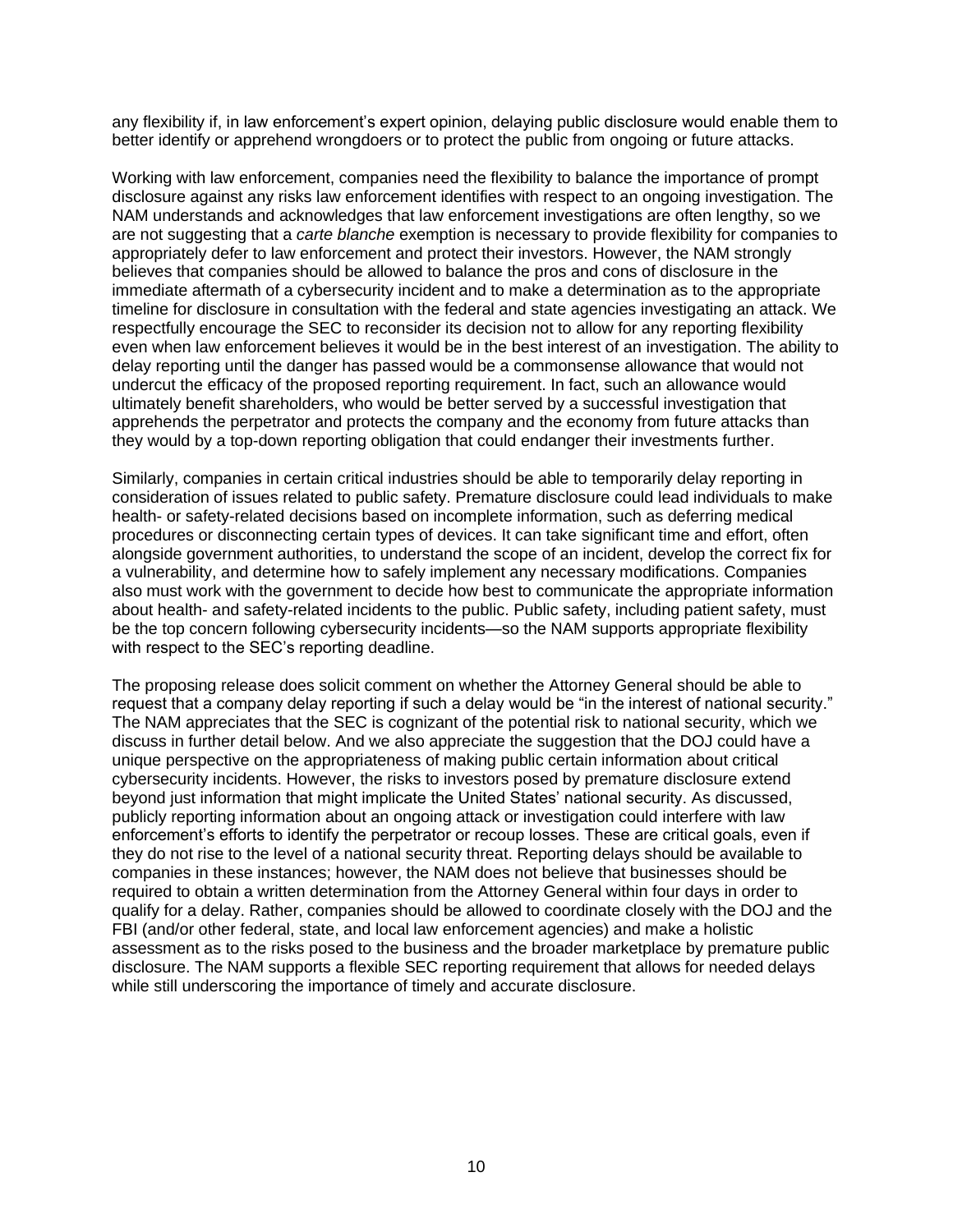#### **E. The SEC should provide an explicit reporting exemption for classified information and should allow companies to delay or forgo incident reports if necessary to protect the national security of the United States.**

In some instances, the risk of premature disclosure is broader than the potential impacts on an individual company and its investors. For many businesses that work with the federal government, including those that contract with or are subject to regulations promulgated by agencies like DOD, DHS, and the State Department, reporting information about a cybersecurity incident could implicate classified information or endanger the United States' national security.

Businesses that contract with the federal government are trusted with a range of sensitive information, and they are subject to strict rules (including criminal statutes) regarding the use and disclosure of this information. Similarly, businesses subject to DHS security regulations are prohibited from disclosing information about the operations of and materials stored in their facilities. As proposed, the SEC's cybersecurity incident reporting framework does not provide any flexibility with respect to sensitive or classified information. If a breach were to implicate a classified program, impact a classified facility, or involve classified information, public companies would be put in the untenable position of choosing between violating an SEC rule requiring disclosure and criminal statutes or other regulations prohibiting it.<sup>24</sup> Public disclosure of classified information (or, similarly, reports that allude to or implicate classified information even if not fully disclosing the information itself) creates legal risk for companies and potentially endangers all Americans. Classified information is classified for a reason, and the SEC should not require public companies to publish information that could put Americans at risk—even in service of shareholder transparency. The NAM strongly encourages the SEC to be explicit that public companies would be under no obligation to disclose classified information nor to violate any laws or agreements with respect to classified contracts, programs, or facilities. It is in the best interests of all Americans for such information to be fully exempt from the proposed disclosure requirement.

Further, businesses experiencing a cybersecurity incident may have access to information critical to national security that is not specifically classified. The existence of the attack itself also may implicate national security. For instance, suppose an incident is perpetrated by a foreign adversary of the United States—an increasingly common dynamic in today's geopolitical climate. A company experiencing such an attack should be allowed to first notify DOD, DHS, NSA, and/or the State Department and then defer to the judgement of the relevant agency as to the appropriateness of public disclosure about the incident, even if the incident may be material to shareholders. When cybersecurity incidents impact the United States' national security, or when disclosure of these incidents could have the potential to do so, companies should not be hamstrung by a public reporting obligation promulgated by the SEC. Instead, they should have the flexibility to delay or forgo reporting in order to safeguard the United States' national security and protect all Americans from potential harm.

The proposing release is at least cognizant of this risk, soliciting comment on whether companies should be allowed to delay reporting if the Attorney General determines that disclosure would impact national security. Though the DOJ and the law enforcement agencies it oversees (particularly the FBI) will undoubtedly play a role in helping companies understand the scope of an attack, including whether an incident implicates national security-related information or was perpetrated by a foreign adversary or its affiliates, the proposing release's focus on the Attorney General as the sole arbiter of national security decisions is misplaced. Depending on the incident, DOD, DHS, NSA, or the State Department would likely have a more helpful perspective on the national security ramifications of

<sup>&</sup>lt;sup>24</sup> We would further note that obligations to avoid disclosure of classified information can extend beyond the United States. Many multinational businesses may be subject to state secret laws outside of the U.S., adding further complexity to the SEC's proposed reporting requirement.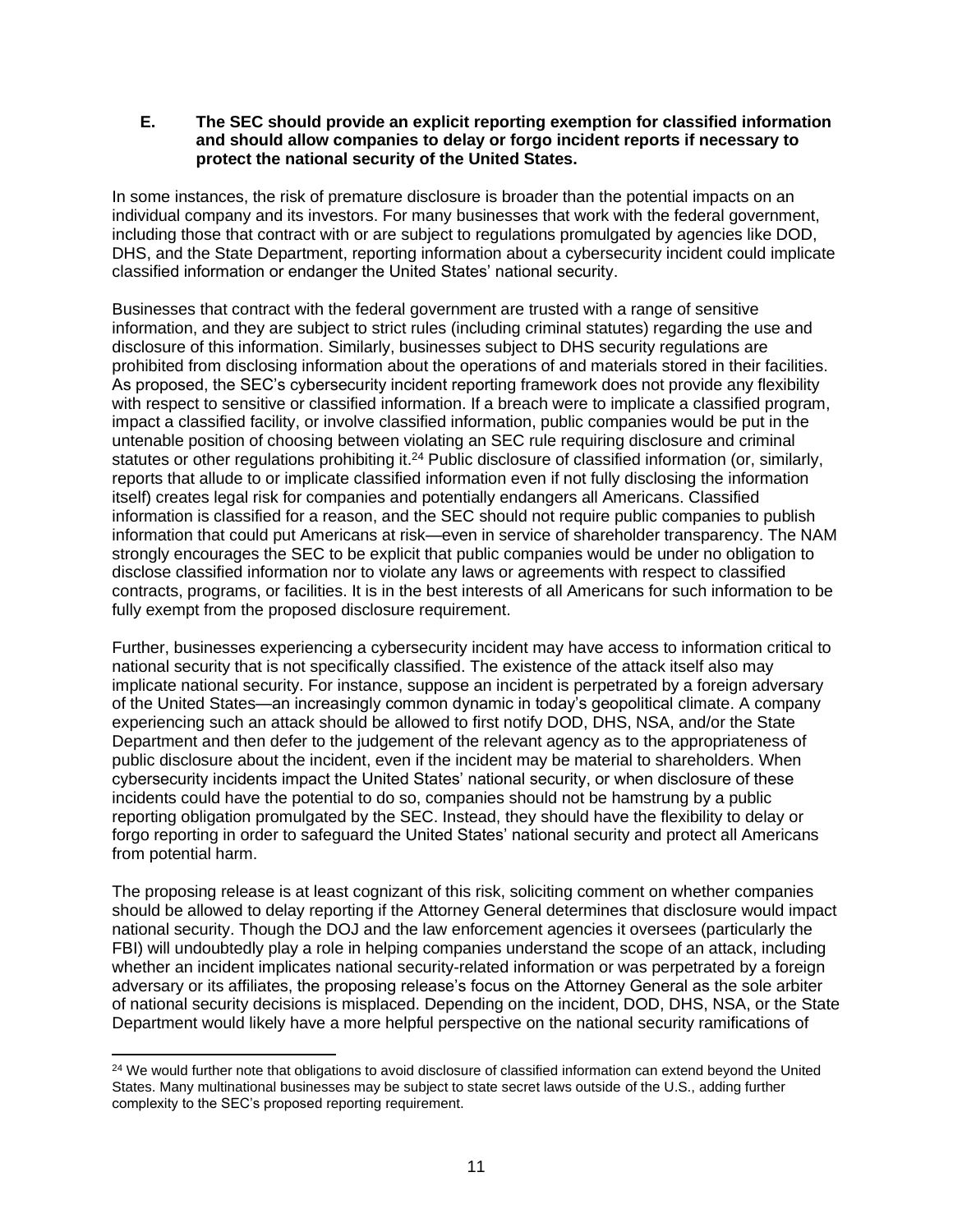premature disclosure and whether public reporting would violate existing laws or regulations. If a company believes that disclosure with respect to a cybersecurity incident could imperil the United States' national security, SEC rules should allow the company to coordinate with the relevant national security agencies and make an appropriate determination as to the timing and content of any public reports about the incident. The NAM respectfully encourages the SEC to defer to these agencies and their expertise in order to protect all Americans and the national security of the United States.

### **IV. The SEC should rescind its proposed requirement that companies retrospectively analyze, aggregate, and potentially disclose the impact of previous immaterial cybersecurity incidents.**

In addition to the current event reporting requirement for material cybersecurity incidents, the proposed rule would also require companies to provide disclosure "when a series of previously undisclosed individually immaterial cybersecurity incidents has become material in the aggregate."<sup>25</sup> The NAM opposes this requirement, which would impose a significant retrospective tracking and monitoring burden on companies without providing useful information to investors.

Immaterial incidents are by their very nature inconsequential to a business and its shareholders. Companies have processes and procedures in place to monitor and address these minor incidents, and they often take steps to identify patterns and guard against repeat attacks by the same or similar malicious actors. The number of minor incidents thwarted by company safeguards can reach the millions—but these unsuccessful attempts ultimately have little-to-no impact on a business. As such, it is not practical or helpful to investors for companies to conduct the retrospective analysis and ongoing monitoring that would be necessary to comply with the SEC's proposed material-in-theaggregate reporting requirement.

Constantly reviewing previous minor incidents and frequently updating a living materiality assessment to incorporate new information on additional immaterial events would be extremely costly and burdensome—and would represent an inefficient use of company time and resources given the lack of benefit for investors. Further, there is no clear framework for determining whether immaterial events may be related, which would create further confusion and divert additional time and resources. Ultimately, companies do not have systems in place to regularly update a list of minor events and determine if or when they might rise to the level of materiality. The proposed reporting requirement for immaterial incidents is therefore likely to prove extremely difficult and costly for businesses despite its minimal utility for investors.

In addition to these practical considerations, disclosing as material a previously undisclosed series of immaterial events could introduce questions about inadequate disclosure practices—even though each incident was immaterial and the company made the appropriate decision in not disclosing it. The contradiction inherent in identifying a given incident as both immaterial and material could confuse investors and unnecessarily increase liability for businesses.

The NAM respectfully encourages the SEC to reconsider the proposed rule's provisions related to reporting on a series of immaterial cybersecurity incidents and instead to focus on ensuring the appropriate reporting framework for material breaches. The NAM opposes the proposed requirement, as conducting regular backward-looking materiality assessments about past minor incidents is not an efficient use of resources and will not provide useful information to investors seeking to understand a company's cybersecurity risks and practices.

<sup>25</sup> Proposed Rule, *supra* note 1, at 16619.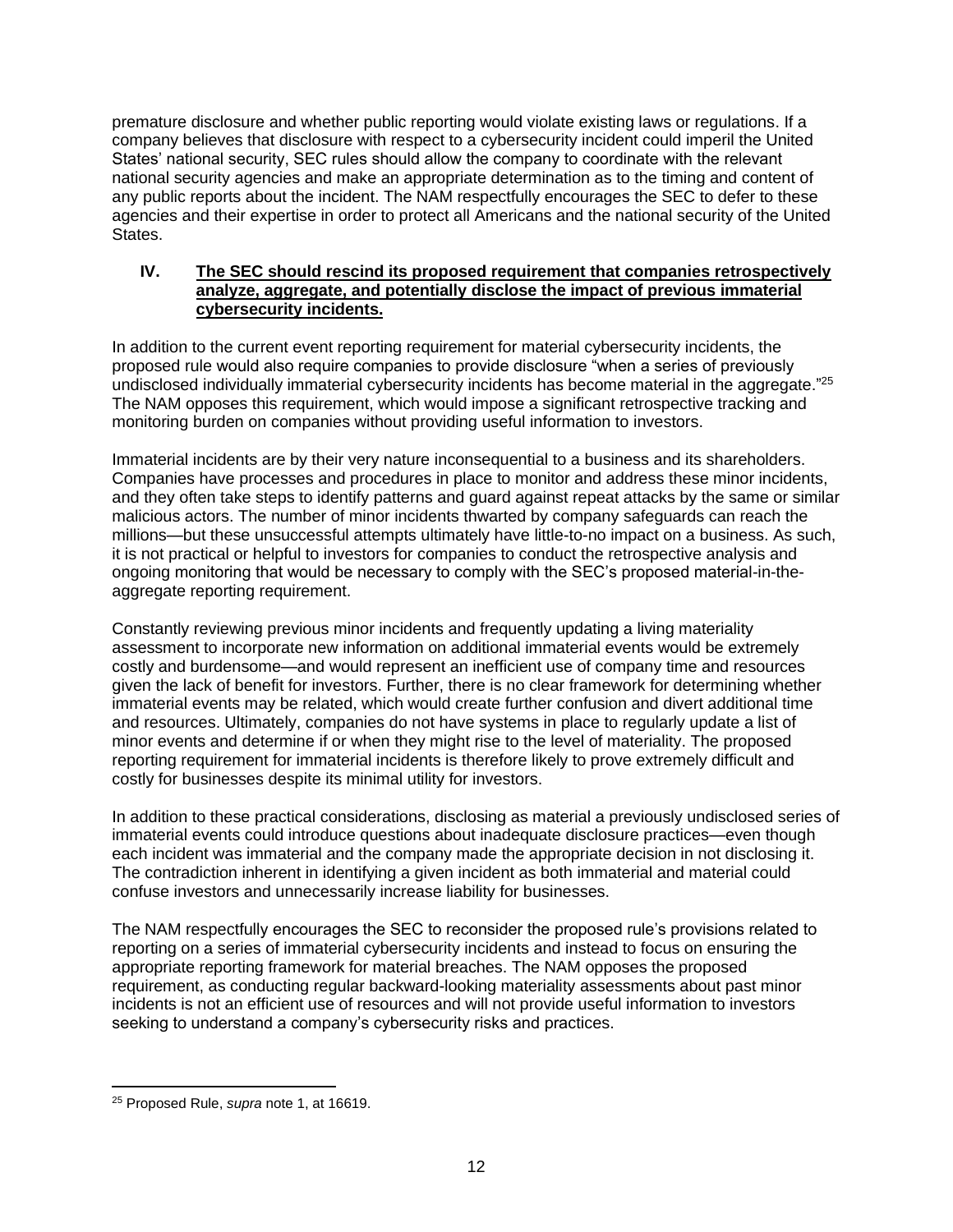**V. The SEC should reconsider some of the proposed rule's more prescriptive risk management and governance disclosure requirements and instead adopt a more principles-based approach to cybersecurity risk reporting.**

### **A. Detailed public disclosures about a company's cybersecurity strategy and risk management could prove more useful to bad actors than to investors.**

The proposed rule would require companies to disclose on an annual basis their policies and procedures related to cybersecurity strategy and risk management. Given the importance of strong cybersecurity protections in today's interconnected economy, the NAM supports substantive disclosure of the policies and procedures that companies have implemented to manage and mitigate cybersecurity risks—without providing a detailed playbook for potential hackers.

As such, the NAM appreciated that the SEC's 2018 guidance provided companies an outline for appropriate cybersecurity risk disclosure. Pursuant to the guidance, companies are already required to report material information on their cybersecurity risks (including the aspects of their business that give rise to such risks, the costs of maintaining appropriate cybersecurity protections, and steps taken to prevent or mitigate cybersecurity risks),<sup>26</sup> the effect of cybersecurity risks on their financial condition and their consolidated financial statements,<sup>27</sup> and any cybersecurity impacts on their products and services or relationships with customers and suppliers.<sup>28</sup>

The proposing release does not appropriately justify why more granular risk management and strategy disclosures are now necessary. The areas of focus in the proposed rule largely align with the 2018 guidance, but the rule would impose more prescriptive reporting requirements on public companies at every turn—without providing the requisite degree of flexibility needed to tailor the disclosures to a business's cybersecurity risk profile. It also would add significant burden and complexity given the increase in scrutiny and reporting obligations from other federal agencies since 2018. The NAM is concerned that the proposed risk management disclosures will not enhance cybersecurity, but rather will increase costs and confusion while also exposing potentially sensitive information to bad actors.

For example, the proposed risk management and strategy disclosures would require reporting on a company's cybersecurity risk assessment program, its activities to prevent and detect cybersecurity incidents, its cybersecurity contingency and recovery plans, and how previous incidents have informed any changes to its cybersecurity policies and procedures. <sup>29</sup> In 2018, the Commission made clear that a company need not "make detailed disclosures that could compromise its cybersecurity efforts—for example, by providing a 'roadmap' for those who seek to penetrate a company's security protections." <sup>30</sup> Yet the risk management disclosures included in the proposed rule could provide just such a roadmap. Manufacturers support appropriate descriptions of a company's cybersecurity risk management practices that are sufficient to inform shareholders about a business's risks and any efforts to mitigate them, but the SEC's detailed and prescriptive reporting requirements (especially the requirement to disclose how policy changes have been informed by previous incidents) could endanger rather than protect investors by making a company's "systems, networks, and devices more susceptible to a cybersecurity incident."<sup>31</sup>

<sup>26</sup> *See* 2018 Guidance, *supra* note 2, at 8169.

<sup>27</sup> *See id.* at 8170.

<sup>28</sup> *Ibid.*

<sup>29</sup> *See* Proposed Rule, *supra* note 1, at 16600.

<sup>30</sup> 2018 Guidance, *supra* note 2, at 8169.

<sup>31</sup> *Ibid.*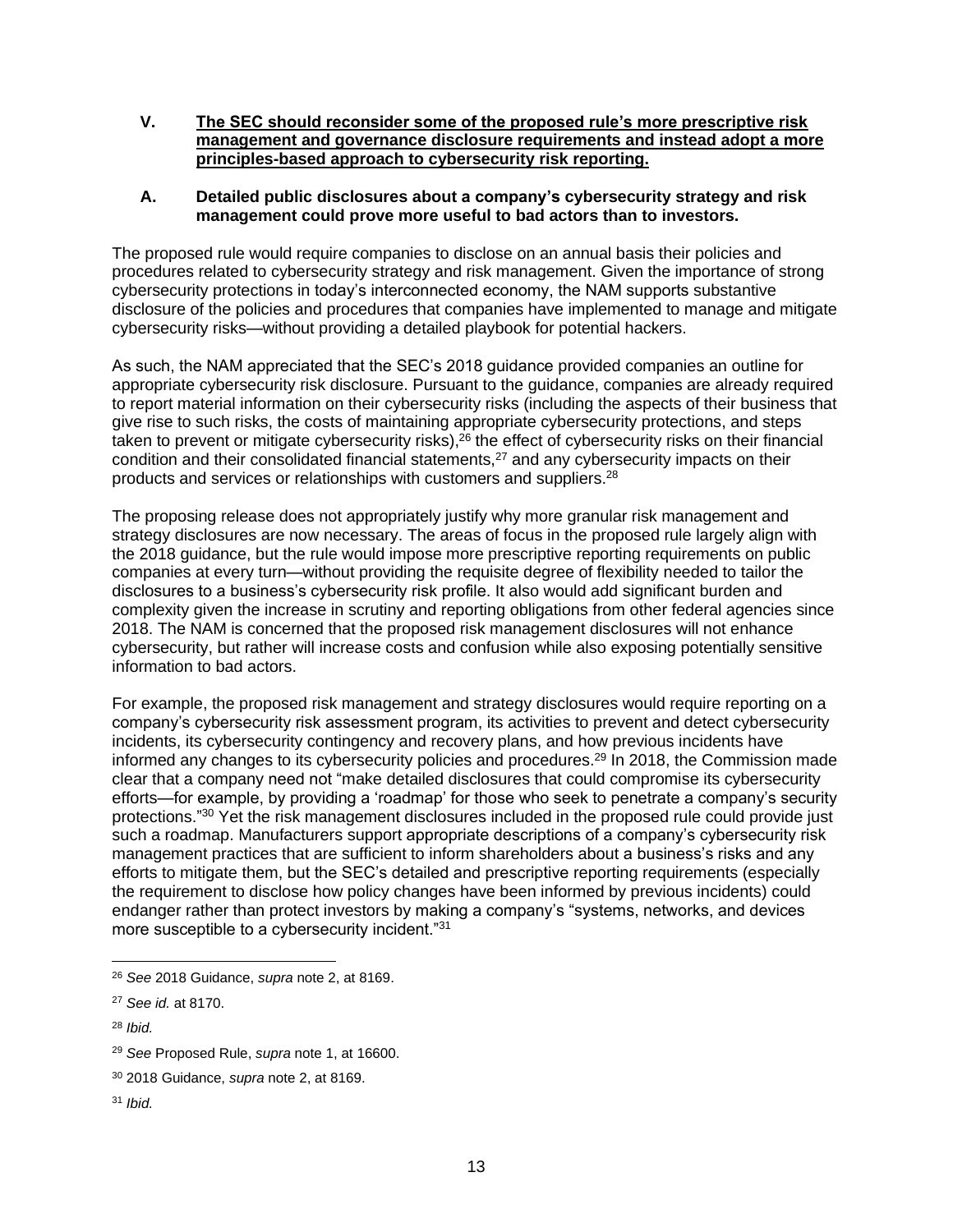The NAM respectfully encourages the SEC to adopt a more principles-based approach to cybersecurity risk management and strategy disclosures. In 2018, the Commission made clear that it "expect[s] companies to disclose cybersecurity risks and incidents that are material to investors, including the concomitant financial, legal, or reputational consequences."<sup>32</sup> A disclosure framework based on this principle rather than line-item reporting mandates would better serve shareholders in the long run.

# **B. The proposed requirement that public companies disclose the cybersecurity expertise of a specific board member could prove unnecessarily limiting.**

The proposed rule would require companies to disclose their board and management cybersecurity governance and oversight practices. Companies would also be required to report on the cybersecurity expertise of company leadership.

In 2018, the SEC said that disclosures about the board's risk management processes should include the nature of the board's role in overseeing the management of material cybersecurity risks. The Commission also urged disclosure of "how the board of directors engages with management on cybersecurity."<sup>33</sup> To the extent that the proposed governance disclosure requirements align with the 2018 guidance on which companies already rely, the NAM supports appropriate reporting of both board and management oversight of cybersecurity risk. However, the NAM is concerned that the proposed requirement that public companies disclose the cybersecurity expertise of a specific board member could prove unnecessarily limiting.

As a matter of first course, the NAM does not believe that it is appropriate for the SEC to mandate specific criteria for candidates to public company boards of directors. Company boards are charged with broad strategy, governance, and risk management duties, and issuers and their shareholders are free to nominate and elect directors with a mix of diverse experience and expertise in order to meet these challenges. The SEC should not require the consideration or election of certain types of director candidates or impose disclosure requirements designed to achieve similar goals. Specific to cybersecurity, manufacturers know that effective cybersecurity governance does not require a single director with a certain technical degree, but rather an enterprise-wide focus on the issue and appropriate risk prioritization by the board. Effective risk management, including with respect to cybersecurity, falls under the purview of the entire board and management team, not just one director.

Further, the proposed rule's criteria for cybersecurity expertise are unnecessarily limiting and could discourage companies from considering otherwise qualified director candidates because their experience does not fit neatly under one of the SEC's proposed credentials. The qualifications necessary to manage cybersecurity risk in today's evolving threat landscape may not always align with the limited criteria in the proposed rule, and the rule's proposed qualifications could become more out-of-date as the threat landscape continues to evolve in the years to come. Further, the proposed rule focuses on specific technical expertise, job responsibilities, and professional certifications—yet the board of directors is charged with oversight and management of cybersecurity risk, not hands-on technology implementation and incident response. Expertise in these critical areas should also be prized by public companies looking for board leadership, not just specific technical skills.<sup>34</sup>

<sup>32</sup> *Ibid.*

<sup>33</sup> *Id.* at 8170.

<sup>&</sup>lt;sup>34</sup> We would also note that diverting scarce talent away from operational jobs and toward board leadership could exacerbate companies' workforce challenges and ultimately hinder their ability to protect themselves from cybersecurity threats.